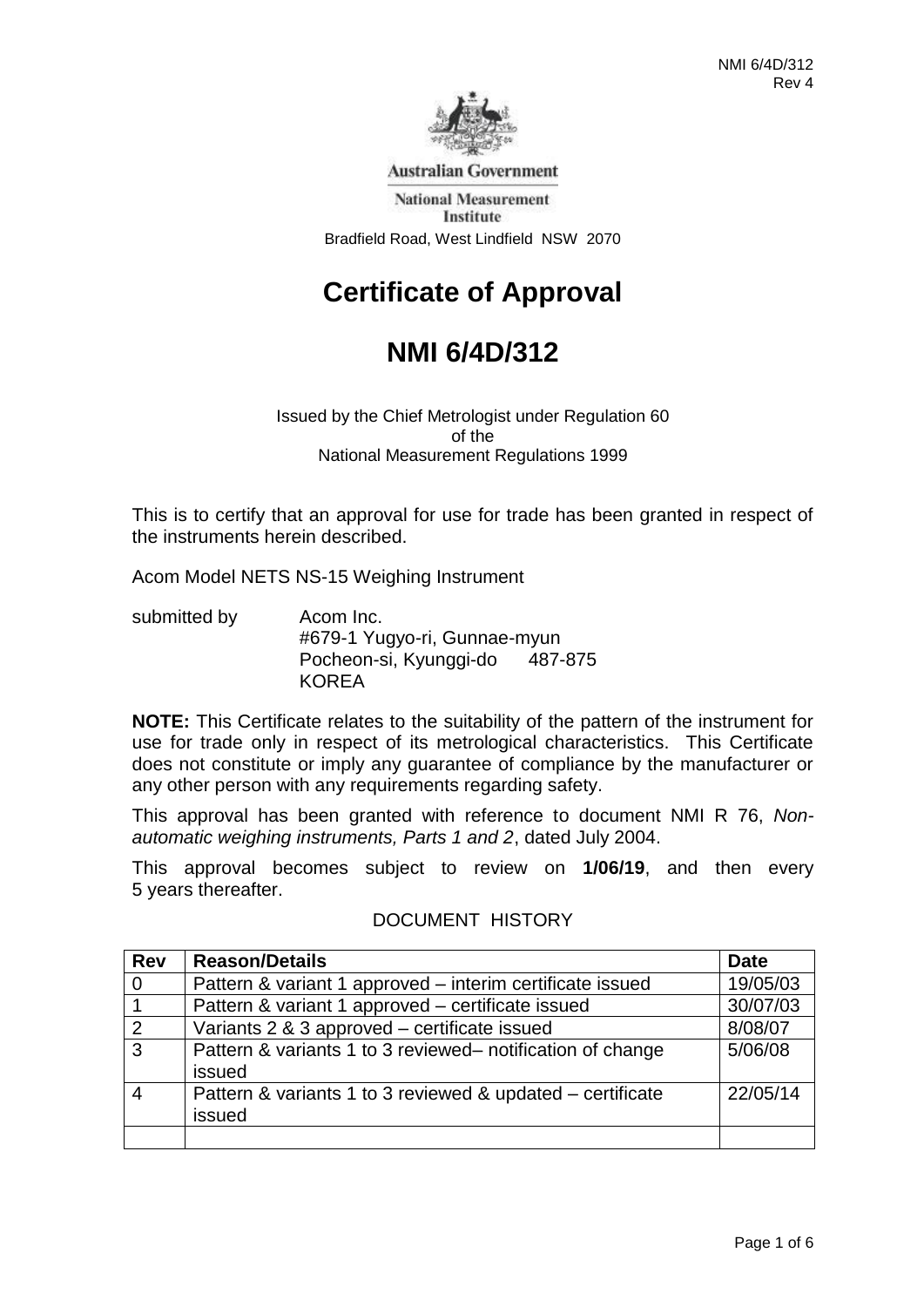#### CONDITIONS OF APPROVAL

#### **General**

Instruments purporting to comply with this approval shall be marked with pattern approval number 'NMI (or NSC) 6/4D/312' and only by persons authorised by the submittor.

It is the submittor's responsibility to ensure that all instruments marked with this approval number are constructed as described in the documentation lodged with the National Measurement Institute (NMI) and with the relevant Certificate of Approval and Technical Schedule. Failure to comply with this Condition may attract penalties under Section 19B of the National Measurement Act and may result in cancellation or withdrawal of the approval, in accordance with document NMI P 106.

Auxiliary devices used with this instrument shall comply with the requirements of General Supplementary Certificates No S1/0/A or No S1/0B.

Signed by a person authorised by the Chief Metrologist to exercise their powers under Regulation 60 of the *National Measurement Regulations 1999*.

**Dr A Rawlinson**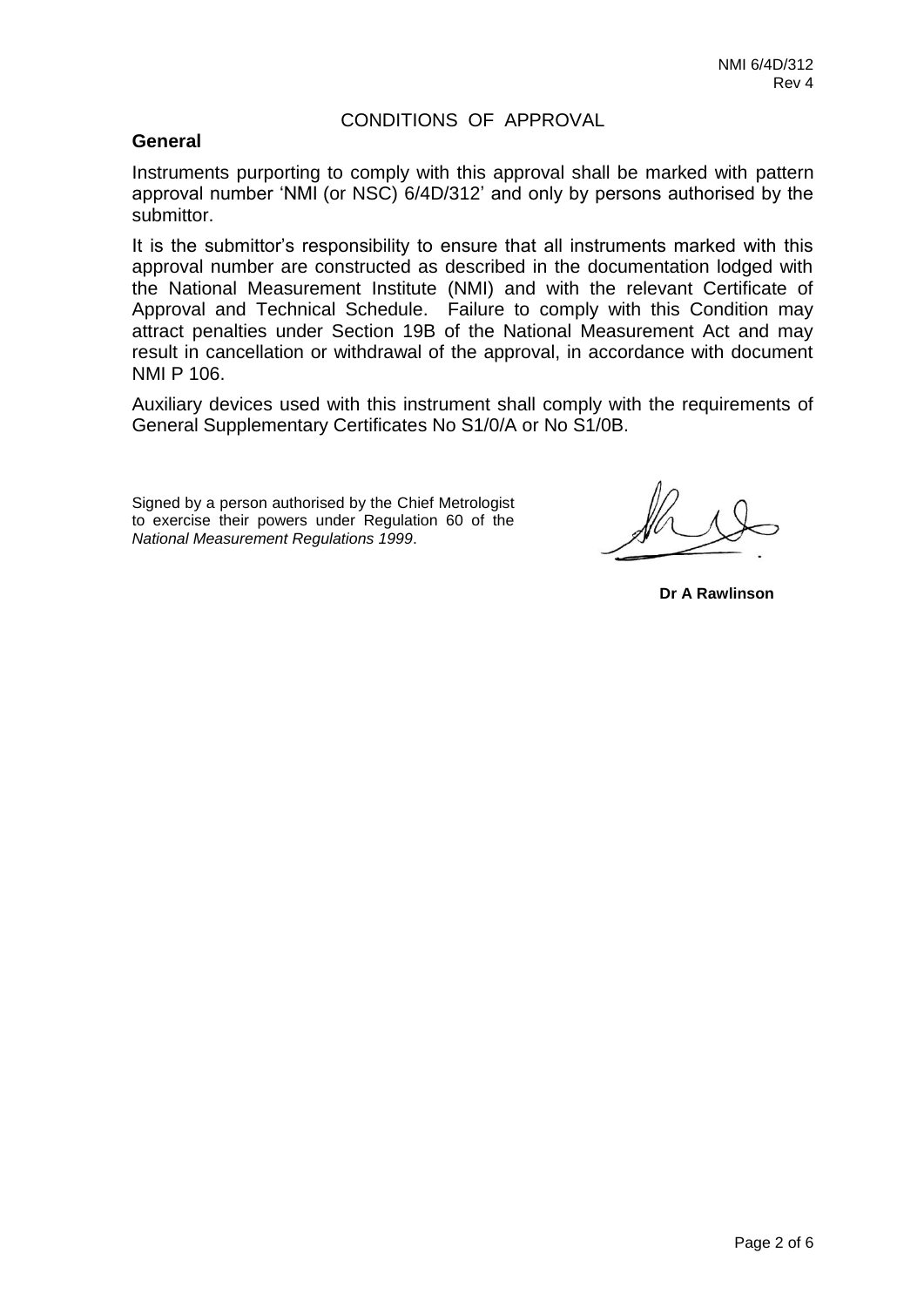### TECHNICAL SCHEDULE No 6/4D/312

#### **1. Description of Pattern approved on 19/05/03**

An Acom model NETS NS-15 self-indicating price-computing class  $\mathbb{D}$  weighing instrument (Figure 1) with a verification scale interval (e) of 0.005 kg and a maximum capacity of 15 kg.

The instrument displays mass, unit price and price with an additional display for alphanumeric product look up (PLU) information on each side of a double-sided column-mounted display.

The instrument is fitted with an integral printer, for printing of labels or tickets.

Instruments have unit price to \$9999.99/kg, price to \$9999.99, a product look up (PLU) facility, and may be fitted with output sockets (output interfacing capability) for the connection of peripheral and/or auxiliary devices.

#### **1.1 Zero**

Zero is automatically corrected to within ±0.25e whenever power is applied and whenever the instrument comes to rest within 0.5e of zero.

The initial zero-setting device of the pattern has a nominal range of not more than 20% of the maximum capacity of the instrument.

The instrument has a semi-automatic zero-setting device with a nominal range of not more than 4% of the maximum capacity of the instrument.

### **1.2 Tare**

A semi-automatic subtractive tare device of up to maximum capacity may be fitted.

#### **1.3 Levelling**

The instrument is provided with adjustable feet and adjacent to the level indicator is a notice advising that the instrument must be level when in use.

#### **1.4 Display Check**

A display check is initiated whenever power is applied.

#### **1.5 Sealing Provision**

Provision is made for the calibration adjustments to be sealed by means of a lead and wire seal (or similar) to seal the cover of the calibration access switch (which is beneath the platter at the front left side of the instrument) to the instrument (Figure 2).

#### **1.6 Verification Provision**

Provision is made for the application of a verification mark.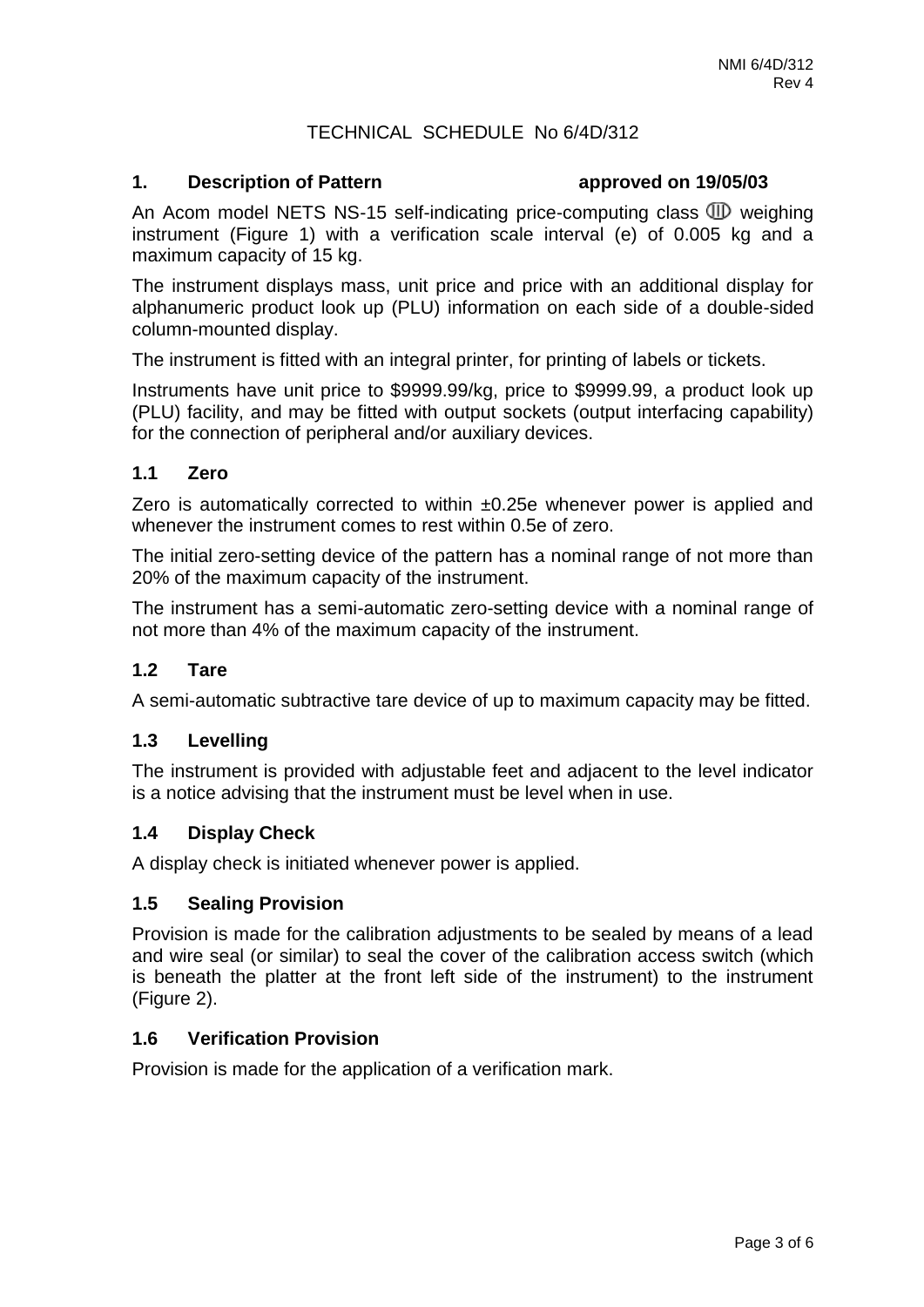## **1.7 Descriptive Markings**

Instruments are marked with the following data, together in one location, in the form shown at right:

| Manufacturer's mark, or name written in full | Acom Inc. Korea       |  |
|----------------------------------------------|-----------------------|--|
| Name or mark of manufacturer's agent         |                       |  |
| Indication of accuracy class                 | AID                   |  |
| Pattern approval number for the instrument   | NMI (or NSC) 6/4D/312 |  |
| Maximum capacity                             | Max  kg #1            |  |
| Minimum capacity                             | <i>Min</i> kg #1      |  |
| Verification scale interval                  | $e =$ kg #1           |  |
| Maximum subtractive tare                     | $T = -$ kg #2         |  |
| Serial number of the instrument              |                       |  |

- #1 These markings are also shown near the display of the result if they are not already located there.
- #2 This marking is required if *T* is NOT equal to *Max*.

#### **2. Description of Variant 1 approved on 19/05/03**

An Acom model NETS NS-30 with a maximum capacity of 30 kg and a verification scale interval of 0.01 kg.

### **3. Description of Variant 2 approved on 8/08/07**

The Acom model NETS NS-15 or NS-30 (the pattern or variant 1), having a preset tare device of up to the maximum capacity of the instrument, with an associated tare display (Figure 3). The instrument has the facility for storing preset tare values against product look up (PLU) items.

### **4. Description of Variant 3 approved on 8/08/07**

The pattern or variants with red vacuum fluorescent displays (the displays of the pattern were originally green).

## TEST PROCEDURE

Instruments shall be tested in accordance with any relevant tests specified in the National Instrument Test Procedures.

The instrument shall not be adjusted to anything other than as close as practical to zero error, even when these values are within the maximum permissible errors.

### **Maximum Permissible Errors**

The maximum permissible errors are specified in Schedule 1 of the *National Trade Measurement Regulations 2009*.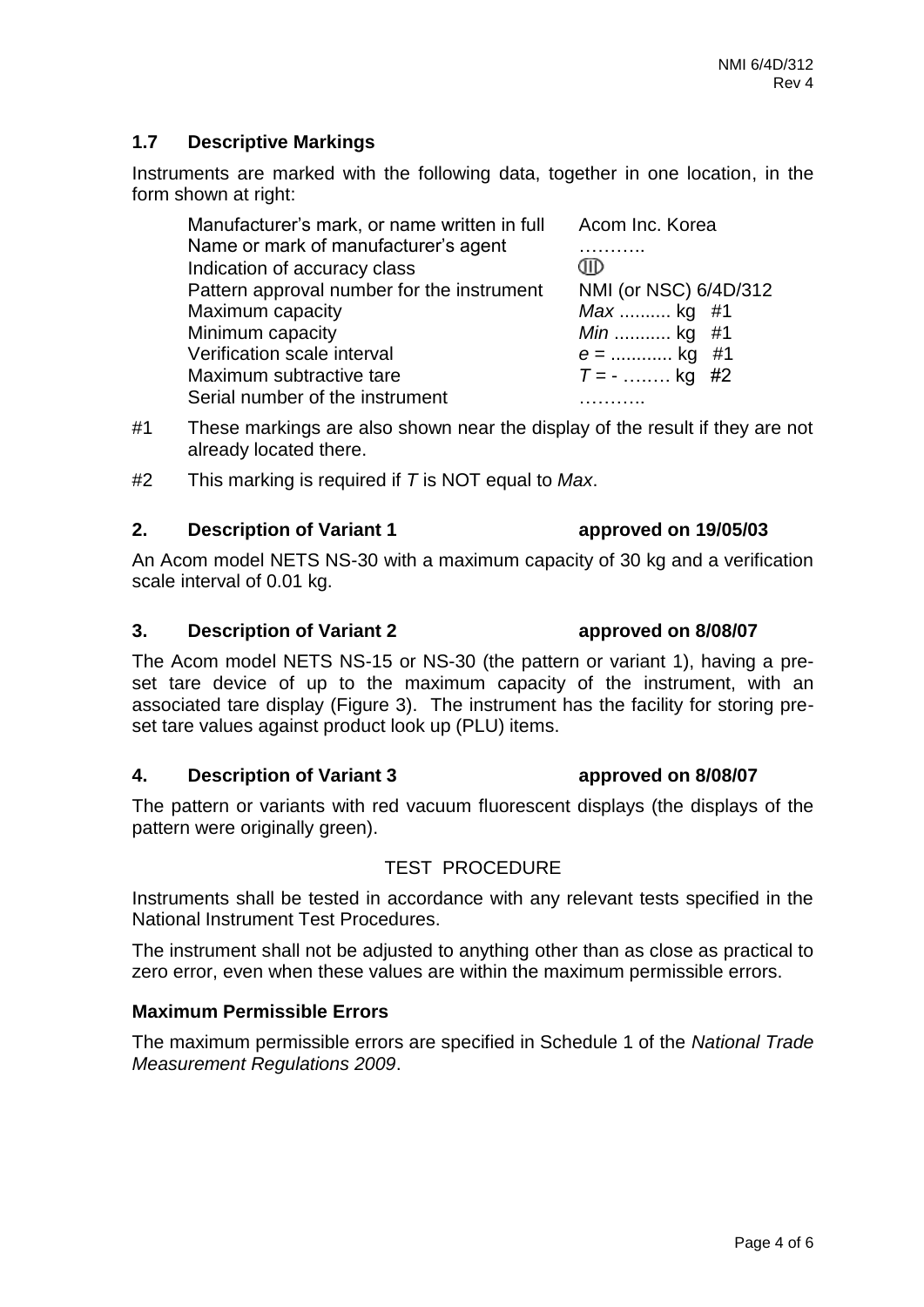# FIGURE 6/4D/312 – 1



Acom Model NETS NS-15 Weighing Instrument (The Pattern)

FIGURE 6/4D/312 – 2



Typical Mechanical Sealing Method